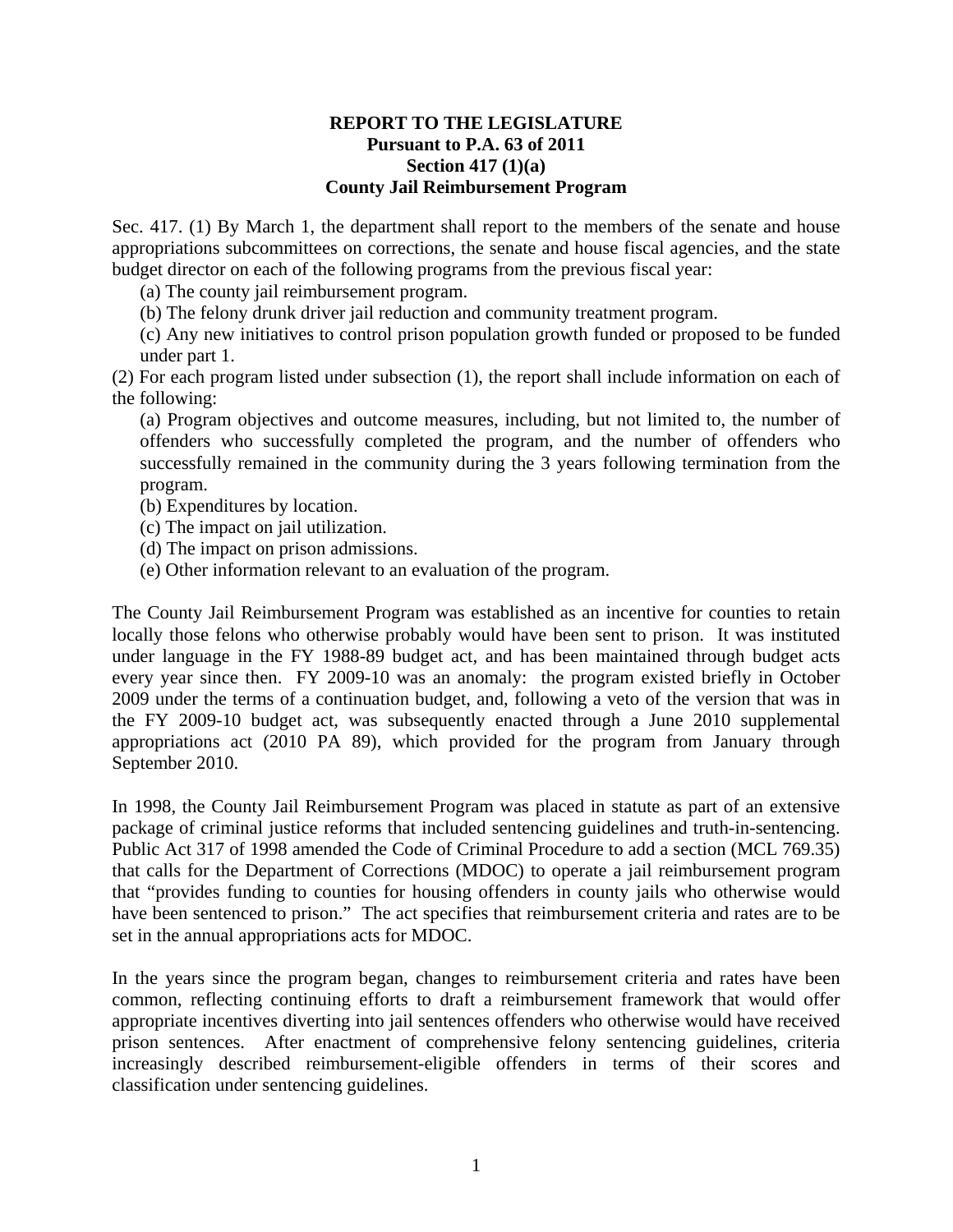For Fiscal Year 2010-11, counties selected one of two alternative sets of reimbursement rates and criteria. "Option A" offered the eligibility criteria and per diem rates that had been effect in FY 2008-09. The reimbursement rate was \$43.50 per day for felons sentenced for crimes committed on or after January 1, 1999 (the effective date of sentencing guidelines) who met one of the following eligibility criteria:

- (a) The felon's sentencing guidelines recommended range upper limit was more than 18 months, the felon's sentencing guidelines recommended range lower limit was 12 months or less, the felon's prior record variable score was 35 or more points, and the felon's sentence was not for commission of a crime in crime class G or crime class H under chapter XVII of the code of criminal procedure, 1927 PA 175, MCL 777.1 to 777.69. This describes a "straddle cell" offender (one who may be sentenced either to prison or to a local sanction) with a prior record variable score of at least 35, and a conviction that was not for a crime in one of the two least serious crime classes.
- **(**b) The felon's minimum sentencing guidelines range minimum is more than 12 months under the sentencing guidelines. This describes a "presumptive prison" offender who must be sentenced to prison unless the sentencing judge departs from the guidelines for "substantial and compelling" reasons.

"Option B" offered the eligibility criteria and rates that were in place for the partial-year program that was enacted in June 2010 for January through September 2010. Option B reimbursed for felons sentenced for crimes committed on or after January 1, 1999, and who met one of the following criteria:

- (a) The felon's sentencing guidelines recommended range upper limit was more than 18 months, the felon's sentencing guidelines recommended range lower limit was 12 months or less, the felon's prior record variable score was 35 or more points, and the felon's sentence was not for commission of a crime in crime class G or crime class H or a "nonperson" crime in crime class F under chapter XVII of the code of criminal procedure, 1927 PA 175, MCL 777.1 to 777.69.
- (b) The felon's minimum sentencing guidelines range minimum was more than 12 months.
- (c) The felon was sentenced to jail for a felony committed while he or she was on parole and under the jurisdiction of the parole board and for which the sentencing guidelines recommended range for the minimum sentence has an upper limit of more than 18 months. This describes a parolee whose guidelines score on the new felony places him or her in either the straddle cell or presumptive prison category.

Option B included a three-tier reimbursement rate structure. If the offender's guidelines score indicated a prison sentence, the rate was \$60.00 per day. If the guidelines score was such that either a prison sentence or a local sanction was allowed (a guidelines "straddle cell"), the reimbursement rate was \$50.00 per day if the crime was on a list of designated "group 1" crimes, and \$35 per day if the offense was not on the "group 1" list.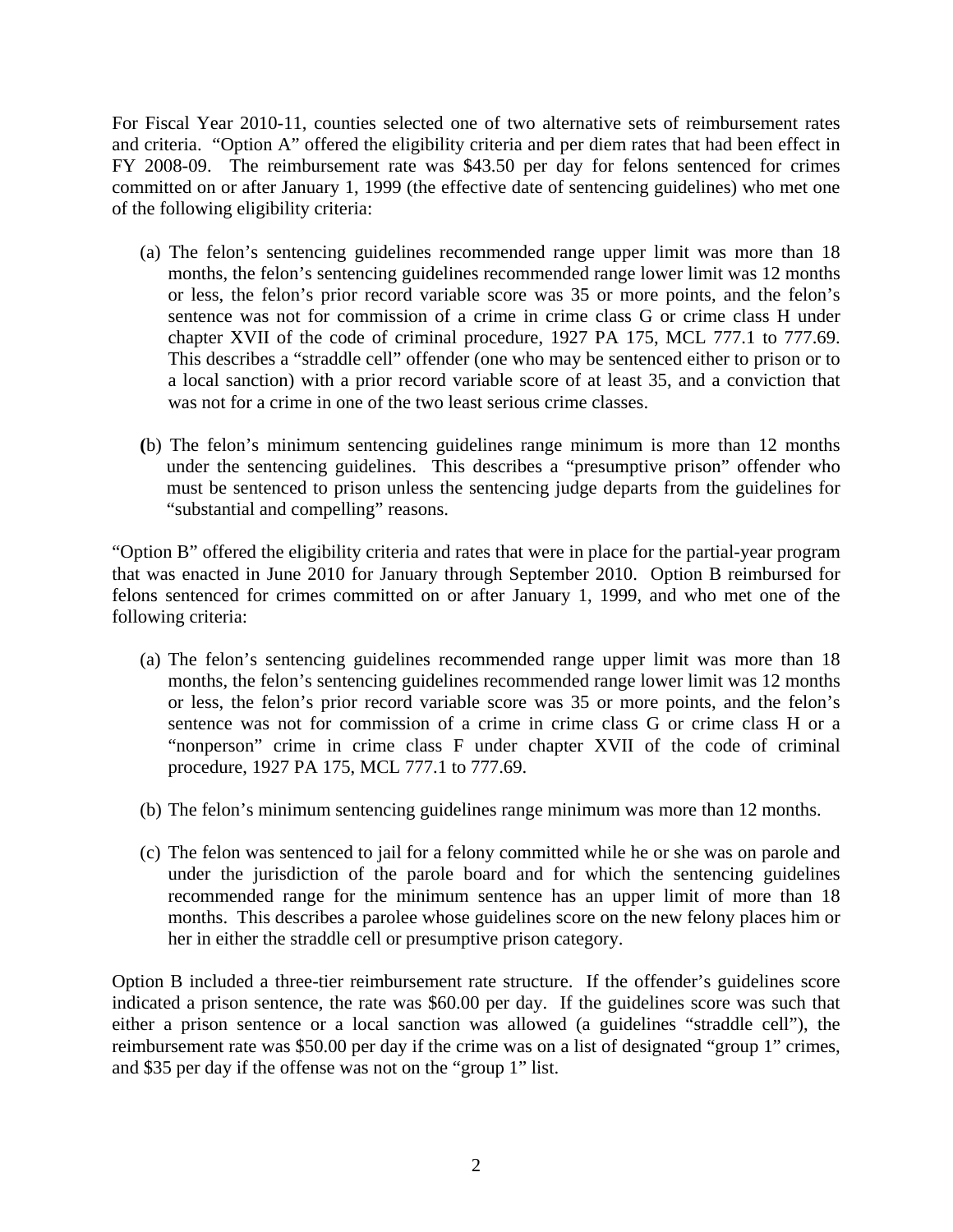Table 1 provides data on FY 2009-10 County Jail Reimbursement Program payments and numbers of offenders by county and per diem rate.

The extent to which the program has affected jail utilization or prison commitments is unclear, because the extent to which judicial sentencing decisions are affected by an offender's eligibility is unclear. On the one hand, programs funded under the Community Corrections Act (1988 PA 511) often target straddle cell offenders with prior record scores of 35 or more. However, the elimination of the program from October 2009 to June 2009 did not appear to appreciably affect prison commitment rates. Conclusions about the program's impact on jail utilization or prison admissions are rendered problematic by the complexity of the criminal justice system and the difficulty in isolating the impact of the CJRP from the many other factors that affect sentencing decisions.

|                  |              |                           | \$43.50 Per Diem |                | \$35 Per Diem |                | \$50 Per Diem |                | \$60 Per Diem | <b>TOTALS</b>             |                |
|------------------|--------------|---------------------------|------------------|----------------|---------------|----------------|---------------|----------------|---------------|---------------------------|----------------|
|                  | Option       | <b>Inmates</b>            | Payment          | <b>Inmates</b> | Payment       | <b>Inmates</b> | Payment       | <b>Inmates</b> | Payment       | <b>Inmates</b>            | Payment        |
| Alcona           | А            | $\overline{2}$            | \$8,743.50       |                |               |                |               |                |               | $\overline{2}$            | \$8,743.50     |
| Alger            | B            |                           |                  |                |               |                |               |                |               | $\pmb{0}$                 | \$0.00         |
| Allegan          | A            | 37                        | \$127,890.00     |                |               |                |               |                |               | 37                        | \$127,890.00   |
| Alpena           | A            |                           |                  |                |               |                |               |                |               | $\pmb{0}$                 | \$0.00         |
| Antrim           | B            |                           |                  |                | \$3,500.00    |                |               |                |               | $\overline{1}$            | \$3,500.00     |
| Arenac           | B            |                           |                  |                |               |                |               |                |               | $\pmb{0}$                 | \$0.00         |
| <b>Baraga</b>    | B            |                           |                  |                |               |                |               |                |               | $\pmb{0}$                 | \$0.00         |
| Barry            | А            | 28                        | \$84,303.00      |                |               |                |               |                |               | 28                        | \$84,303.00    |
| Bay              | $\, {\bf B}$ |                           |                  | 17             | \$56,350.00   |                | \$17,100.00   | 3              | \$30,120.00   | 27                        | \$103,570.00   |
| <b>Benzie</b>    | A            |                           |                  |                |               |                |               |                |               | $\mathbf 0$               | \$0.00         |
| <b>Berrien</b>   | B            |                           |                  | 23             | \$60,970.00   | 15             | \$42,150.00   | $\overline{c}$ | \$17,460.00   | 40                        | \$120,580.00   |
| <b>Branch</b>    | A            |                           |                  |                |               |                |               |                |               | $\pmb{0}$                 | \$0.00         |
| Calhoun          | A            | 88                        | \$425,952.00     |                |               |                |               |                |               | 88                        | \$425,952.00   |
| Cass             | B            |                           |                  | 27             | \$118,790.00  | 3              | \$17,000.00   | 10             | \$52,560.00   | 40                        | \$188,350.00   |
| Charlevoix       | A            |                           |                  |                |               |                |               |                |               | $\pmb{0}$                 | \$0.00         |
| Cheboygan        | А            | 8                         | \$34,104.00      |                |               |                |               |                |               | 8                         | \$34,104.00    |
| Chippewa         | A            | 11                        | \$45,849.00      |                |               |                |               |                |               | 11                        | \$45,849.00    |
| Clare            | A            | 14                        | \$73,080.00      |                |               |                |               |                |               | 14                        | \$73,080.00    |
| <b>Clinton</b>   | B            |                           |                  |                |               |                | \$8,100.00    |                | \$5,520.00    | $\overline{2}$            | \$13,620.00    |
| Crawford         | А            | $\overline{4}$            | \$16,834.50      |                |               |                |               |                |               | $\overline{4}$            | \$16,834.50    |
| Delta            | A            | $\ensuremath{\mathsf{3}}$ | \$20,097.00      |                |               |                |               |                |               | $\sqrt{3}$                | \$20,097.00    |
| <b>Dickinson</b> | А            | $\overline{7}$            | \$34,452.00      |                |               |                |               |                |               | $\overline{7}$            | \$34,452.00    |
| Eaton            | B            |                           |                  | 24             | \$66,570.00   | 18             | \$99,950.00   | 34             | \$166,920.00  | 76                        | \$333,440.00   |
| Emmet            | A            | $\mathbf{1}$              | \$3,219.00       |                |               |                |               |                |               | $\mathbf{1}$              | \$3,219.00     |
| <b>Genesee</b>   | A            | 59                        | \$228,897.00     |                |               |                |               |                |               | 59                        | \$228,897.00   |
| Gladwin          | А            | 13                        | \$89,871.00      |                |               |                |               |                |               | 13                        | \$89,871.00    |
| Gogebic          | $\mathbf A$  | 5                         | \$11,962.50      |                |               |                |               |                |               | 5                         | \$11,962.50    |
| Grand            | A            |                           |                  |                |               |                |               |                |               |                           |                |
| <b>Traverse</b>  |              |                           |                  |                |               |                |               |                |               | $\mathbf 0$               | \$0.00         |
| <b>Gratiot</b>   | А            | 6                         | \$31,146.00      |                |               |                |               |                |               | 6                         | \$31,146.00    |
| <b>Hillsdale</b> | А            |                           |                  |                |               |                |               |                |               | $\pmb{0}$                 | \$0.00         |
| Houghton         | A            | 12                        | \$78,387.00      |                |               |                |               |                |               | 12                        | \$78,387.00    |
| Huron            | A            | 9                         | \$39,628.50      |                |               |                |               |                |               | $\boldsymbol{9}$          | \$39,628.50    |
| Ingham           | A            | 76                        | \$240,990.00     |                |               |                |               |                |               | 76                        | \$240,990.00   |
| Ionia            | A            | $\overline{2}$            | \$8,743.50       |                |               |                |               |                |               | $\sqrt{2}$                | \$8,743.50     |
| <b>Iosco</b>     | B            |                           |                  | $\overline{2}$ | \$4,130.00    | з              | \$32,450.00   |                |               | 5                         | \$36,580.00    |
| Iron             | A            |                           |                  |                |               |                |               |                |               | $\pmb{0}$                 | \$0.00         |
| Isabella         | A            | 33                        | \$125,062.50     |                |               |                |               |                |               | 33                        | \$125,062.50   |
| <b>Jackson</b>   | А            | 41                        | \$130,413.00     |                |               |                |               |                |               | 41                        | \$130,413.00   |
| <b>Kalamazoo</b> | A            | 104                       | \$316,854.00     |                |               |                |               |                |               | 104                       | \$316,854.00   |
| Kalkaska         | $\mathbf B$  |                           |                  | 11             | \$46,620.00   |                |               |                |               | 11                        | \$46,620.00    |
| Kent             | A            | 208                       | \$835,330.50     |                |               |                |               |                |               | 208                       | \$835,330.50   |
| Keweenaw         | B            |                           |                  |                |               |                |               | 3              | \$21,480.00   | 3                         | \$21,480.00    |
| Lake             | B            |                           |                  | 3              | \$10,850.00   |                |               | $\mathbf{1}$   | \$2,640.00    | $\sqrt{4}$                | \$13,490.00    |
| Lapeer           | A            | 37                        | \$158,644.50     |                |               |                |               |                |               | 37                        | \$158,644.50   |
| Leelanau         | А            |                           |                  |                |               |                |               |                |               | $\mathbf 0$               | \$0.00         |
| Lenawee          | A            | 5                         | \$14,572.50      |                |               |                |               |                |               | 5                         | \$14,572.50    |
| Livingston       | B            |                           |                  | 33             | \$104,825.00  | 8              | \$26,600.00   | 5              | \$29,580.00   | 46                        | \$161,005.00   |
| Luce             | А            |                           |                  |                |               |                |               |                |               | $\pmb{0}$                 | \$0.00         |
| Mackinac         | A            | $\mathbf{3}$              | \$11,919.00      |                |               |                |               |                |               | $\ensuremath{\mathsf{3}}$ | \$11,919.00    |
| Macomb           | A            | 319                       | \$1,178,980.50   |                |               |                |               |                |               | 319                       | \$1,178,980.50 |
| <b>Manistee</b>  | А            |                           |                  |                |               |                |               |                |               | $\mathbf 0$               | \$0.00         |
| <b>Marquette</b> | A            | 12                        | \$57,681.00      |                |               |                |               |                |               | 12                        | \$57,681.00    |
| <b>Mason</b>     | A            | 9                         | \$47,937.00      |                |               |                |               |                |               | $9$                       | \$47,937.00    |
| Mecosta          | B            |                           |                  | 7              | \$23,660.00   | $\overline{4}$ | \$30,200.00   | 3              | \$16,440.00   | 14                        | \$70,300.00    |
| Menominee        | B            |                           |                  | $\mathbf{1}$   | \$10,465.00   |                |               |                |               | $\mathbf{1}$              | \$10,465.00    |
| Midland          | А            | 18                        | \$82,302.00      |                |               |                |               |                |               | 18                        | \$82,302.00    |

Table 1: FY 2010-11 County Jail Reimbursement Program Payments